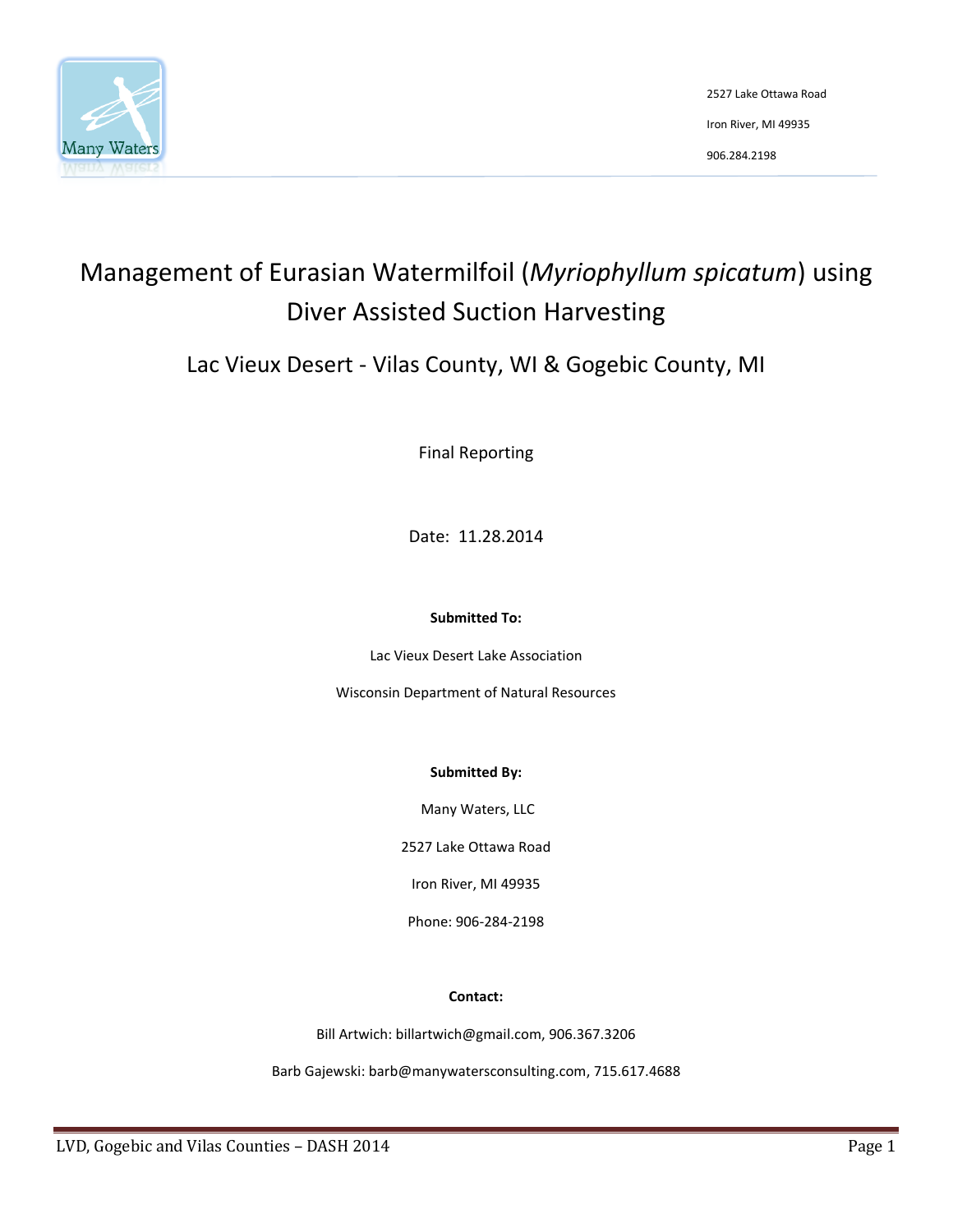## **Introduction**

The Lac Vieux Desert Lake Association (LVDLA) solicited the services of Many Waters, LLC to utilize their Diver Assisted Suction Harvesting (DASH) system to manage for Eurasian watermilfoil (EWM) on Lac Vieux Desert (LVD), located approximately four miles east of Land O lakes, WI. DASH is a mechanical process and requires a mechanical harvesting permit (Form 3200-113 (R 3/04)) from the Wisconsin Department of Natural Resources (WDNR). In July of 2014, Many Waters, LLC on the behalf of the LVDLA received a Mechanical Harvesting Permit from the WDNR to use DASH (Permit ID # MNOR-64-14-04, WBIC: 1631900).

## **Dive Methods**

While using DASH, a diver typically begins by locating a EWM plant from the surface, and then descends next to the plant while lowering the nozzle. Divers works along the bottom by using fin pivots, kneeling on the bottom or hovering above the bottom at a distance where the root mass of the plant is within hands reach. Divers either feed the top of the plant into the hose first and then uproot the plant or uproot the plant and feed it root wad first into the hose. It is very important that the diver shake as much sediment from the root wad before getting



**Diver Feeding EWM Plant into Suction Hose**

the root wad near the nozzle. Shaking the root wad away from the nozzle helps maintain visibility for the diver and minimizes debris and sediment in the holding bins. Plants fed into the nozzle are carefully observed for fragmentation. If fragmenting does occurs, the diver will catch floating fragments and feed them into the nozzle.

Work sites that have dense and contiguous EWM beds, the initial DASH efforts are quite simple. The diver will descend adjacent to the bed and begin hand pulling or harvesting systematically across the bed to dismantle the bed. Once dismantled, a more systematic approach follows to target remaining clustered, scattered or outlier plants in the work site. As part of our method for covering a work area while using DASH (or divers alone), a grid pattern is used. A diver will start at either the port or starboard side of the boat and work to and from the boat perpendicular to the direction the boat is facing. For example, with the boat facing north and the diver starting on the port side, the diver begins by heading west. The diver will continue to work perpendicular to the boat until reaching the end of the suction hose. The diver then works back to the boat on a new transect line. Distance between each transect is dictated by visibility, density of plants, and obstructions. This process is repeated on the opposite side and in front of the boat. If visibility is poor, many times the deck hand will direct the diver from the surface to the plants. Depending on the site, once the diver has adequately covered the area which the suction hose can reach, the diver will signal the deckhand to let out more anchor line or determine that the boat needs re-positioning.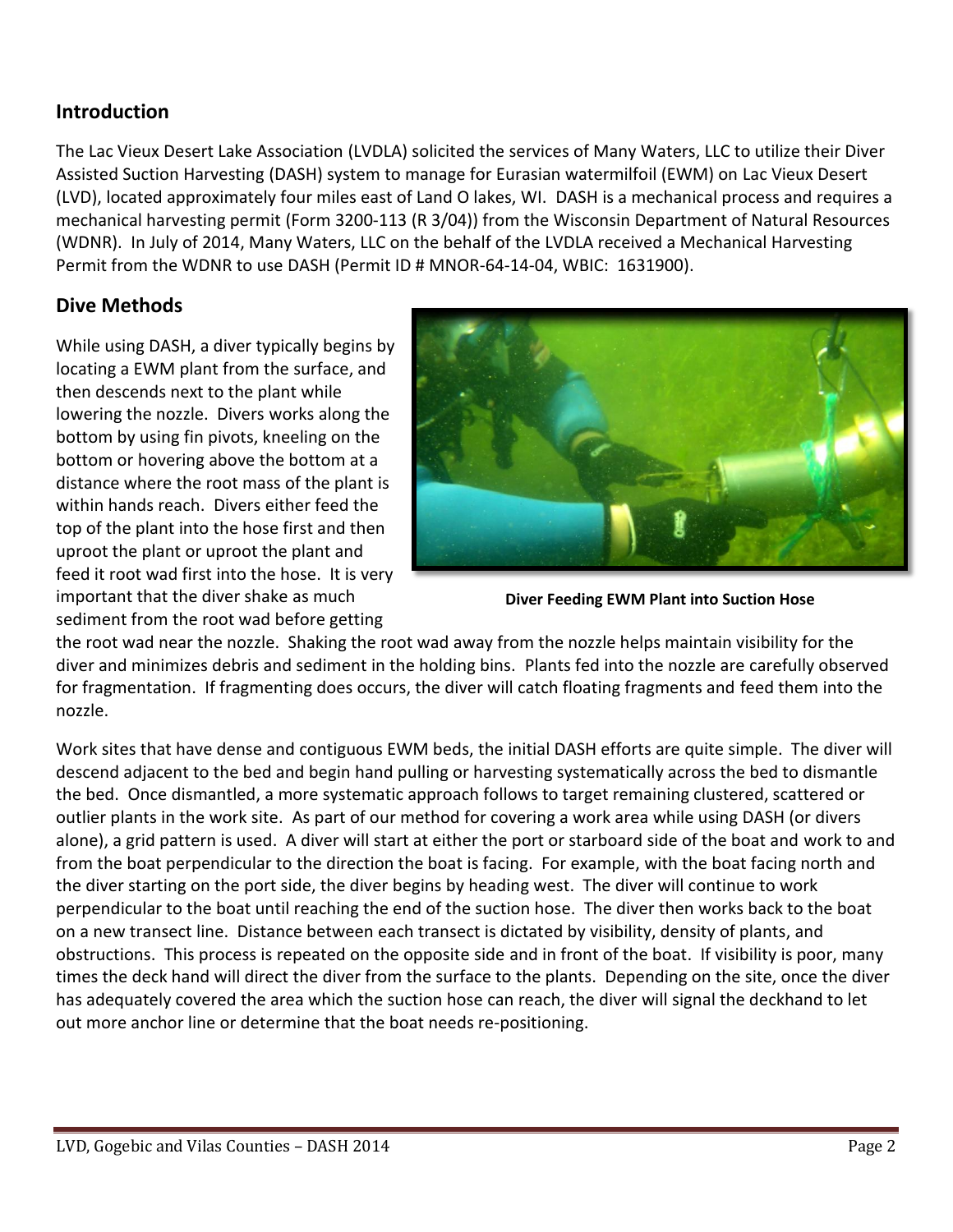Once plants reach the surface, a hose dispenses the plant material into a series of screened bins located on the deck of the boat. These bins capture plants and allow water to drain out back into the lake. The person on deck sorts plants into two categories: the targeted invasive plant and incidentally harvested native vegetation. Two wet weights taken include one weight of the target invasive plant and one weight for all native species combined. Plants are then placed in sealable containers or bags for transport to the dumping site. The dumping site is a pre-determined site upland, away from any water body.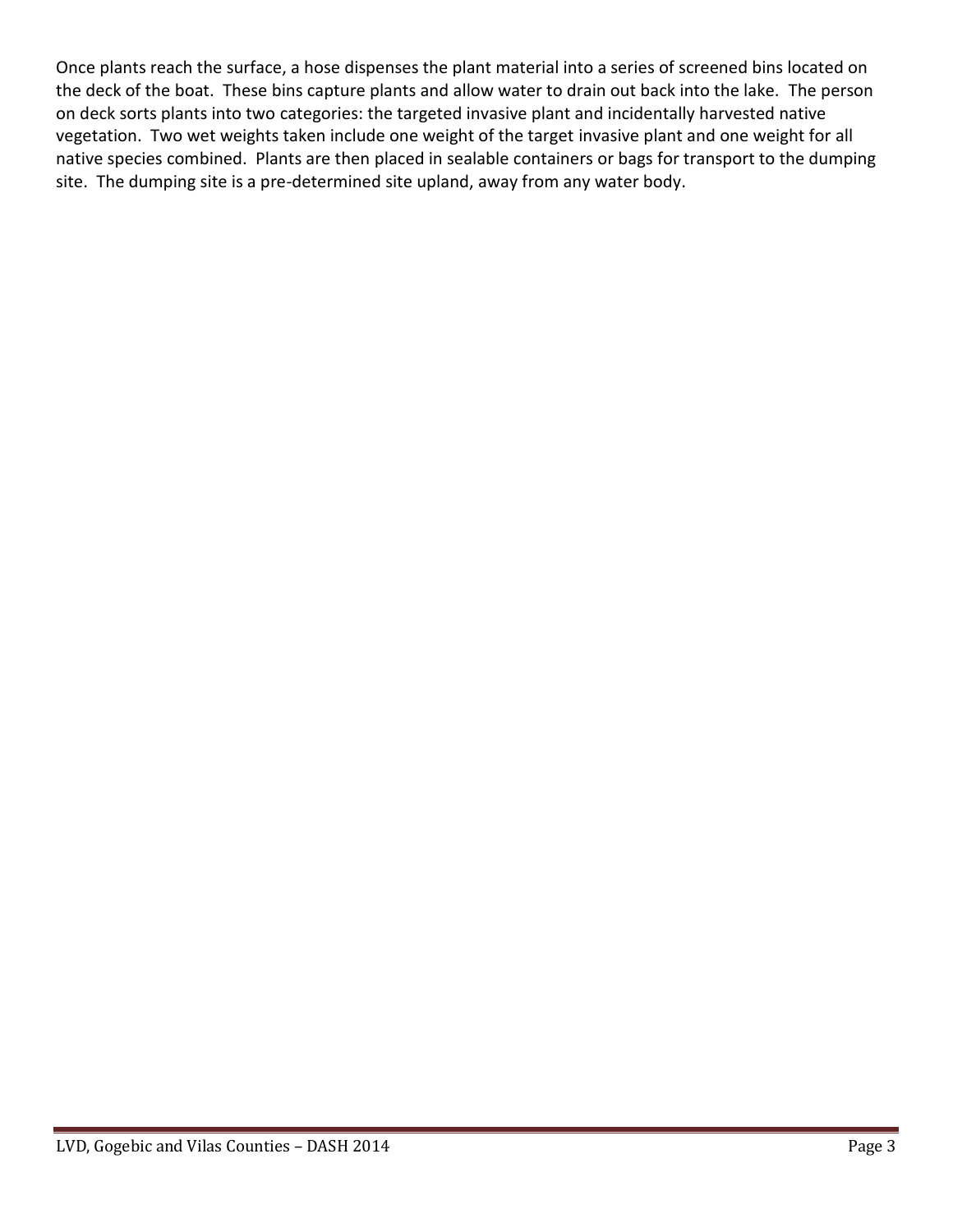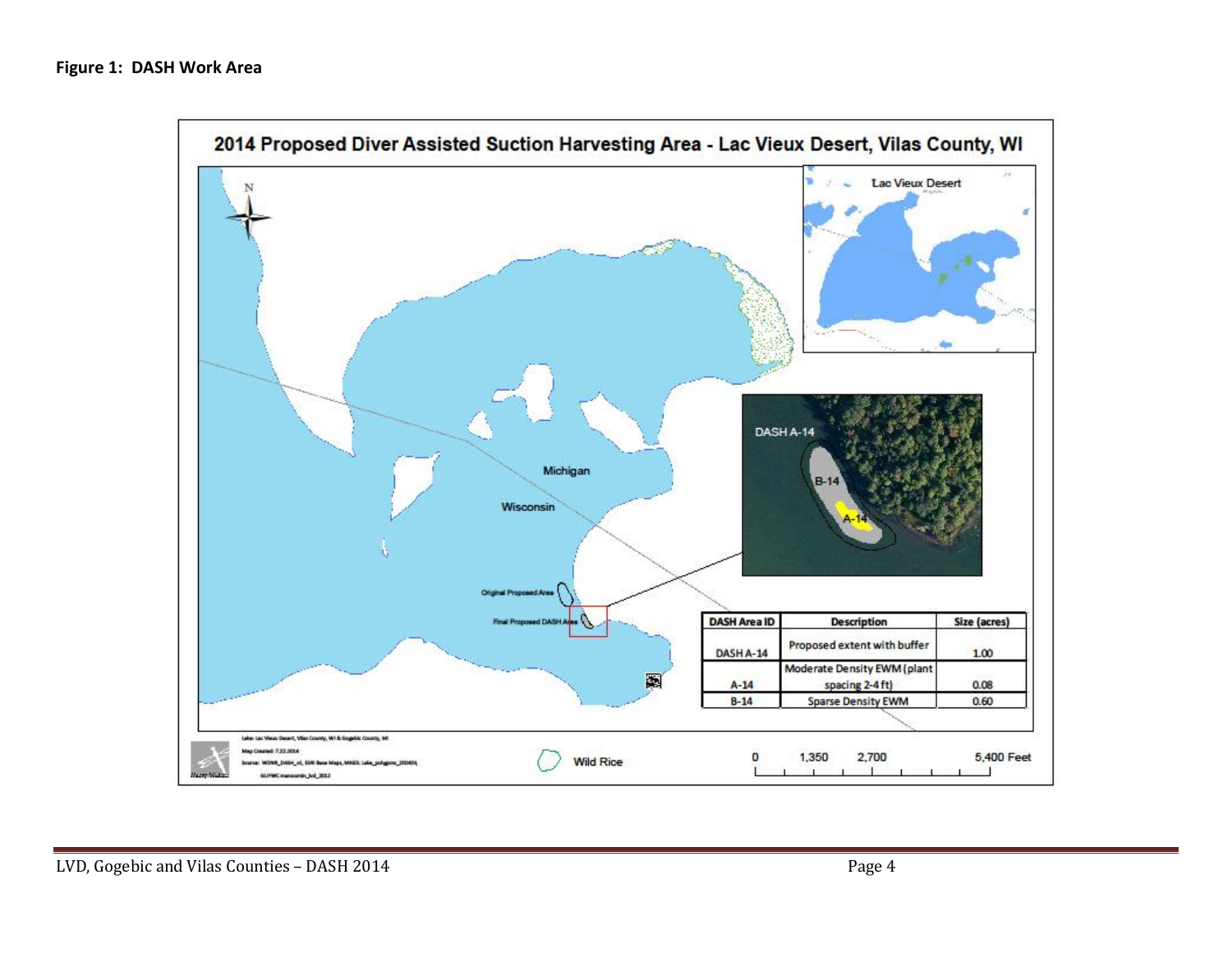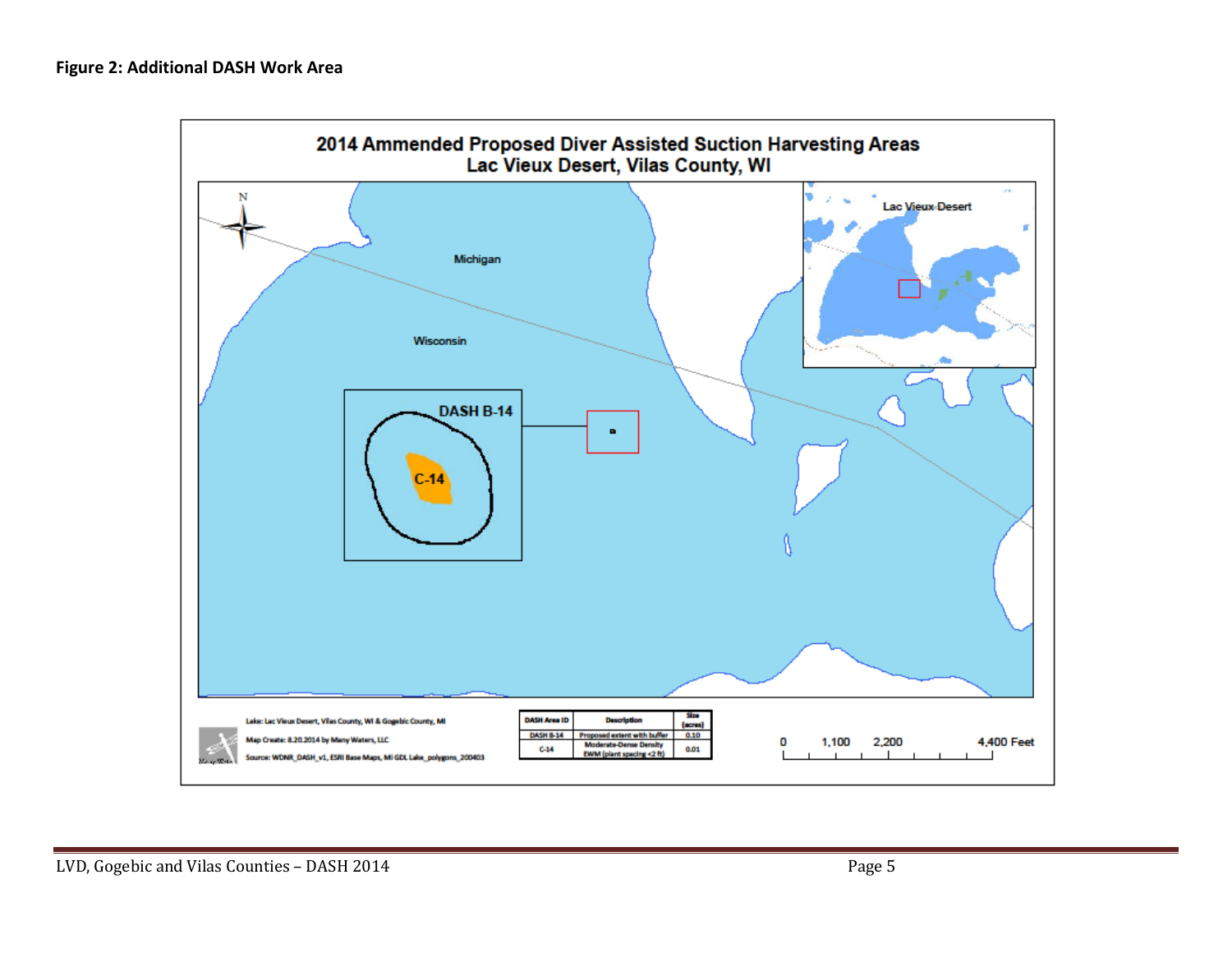## **Table 1: DASH Summary Efforts**

|           |              | Ave.  | <b>DASH Boat Location</b> |                      | <b>Dive Time</b> |            |               | <b>Percent Bi-</b> |              |
|-----------|--------------|-------|---------------------------|----------------------|------------------|------------|---------------|--------------------|--------------|
| Location  | Size (acres) | Depth | Lat (NAD 83)              | Long (NAD 83)        | (hrs)            | EWM (lbs*) | Native (lbs*) | Catch              | Total (lbs*) |
| DASH A-14 | 1.0          | 7.0   | 46.12730 (beginning)      | 89.08005 (beginning) | 1.75             | 72.0       | 11.0          | 15%                | 83.0         |
| DASH A-14 | 1.0          | 7.0   | 46.12740 (end)            | 89.08014 (end)       |                  |            |               |                    |              |
| DASH B-14 | $0.1\,$      | 9.5   | 46.13771                  | 89.11361             | 2.25             | 93.0       | 2.0           | 2%                 | 95.0         |
|           |              |       |                           |                      | 4.00             | 165.0      | 13.0          | 8.5% (ave)         | 178.0        |

\* wet weight